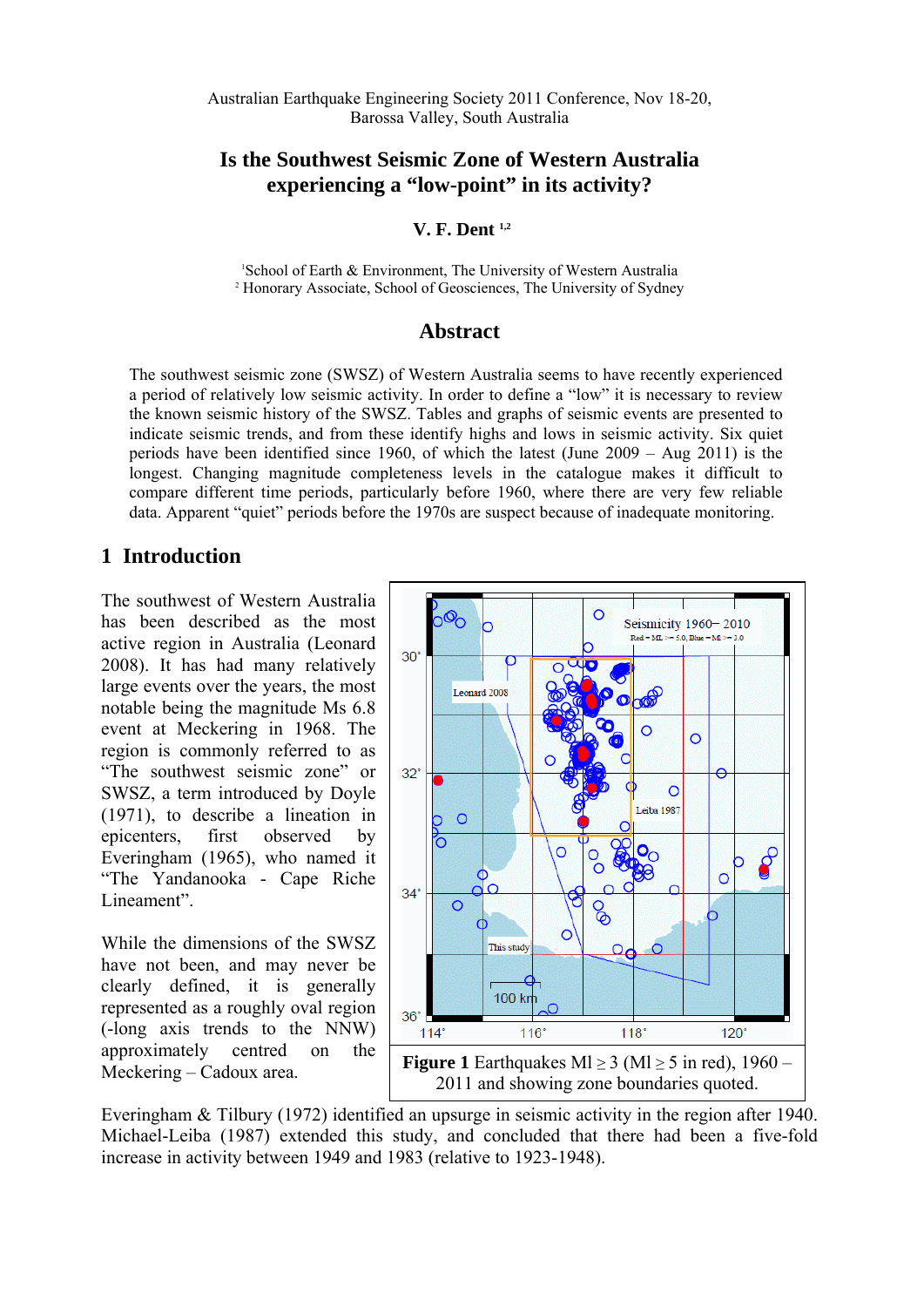For this study, an extra  $\sim$ 30 years of data are available. A rectangular region has been defined, for ease of searching the catalogue, the boundaries of which are 30-35S, 116-119E (Figure 1). This equates fairly closely to the trapezoidshaped "South West Australia" zone or SWA, of Leonard (2008), and is slightly more than double the area of the region reviewed by Michael-Leiba (1987). Leonard's and Michael-Leiba's zone boundaries are also shown on Figure 1. The zone used here includes all the significant activity of the SWA zone as defined by Leonard, but excludes the offshore activity sometimes noted in the general area off Cape Naturaliste and surrounding areas of the Indian Ocean. That activity occurs in a different tectonic environment (i.e. not in the Yilgarn cratonic block), and so is excluded from consideration in this report.



### **Geological Setting**

The area studied here lies within the Western Gneiss Terrane of the Yilgarn Craton, one of three major Precambrian shield regions in WA (the others being the Pilbara and Kimberley cratons). This division of the Yilgarn craton was proposed by Wilde et al. (1996) who also proposed three subdivisions of this terrane (the Balingup, Boddington and Lake Grace Terranes), the approximate boundaries of which are shown on Figure 2.

## **2 The Data**



Seismic monitoring in Western Australia dramatically improved in late 1959, with the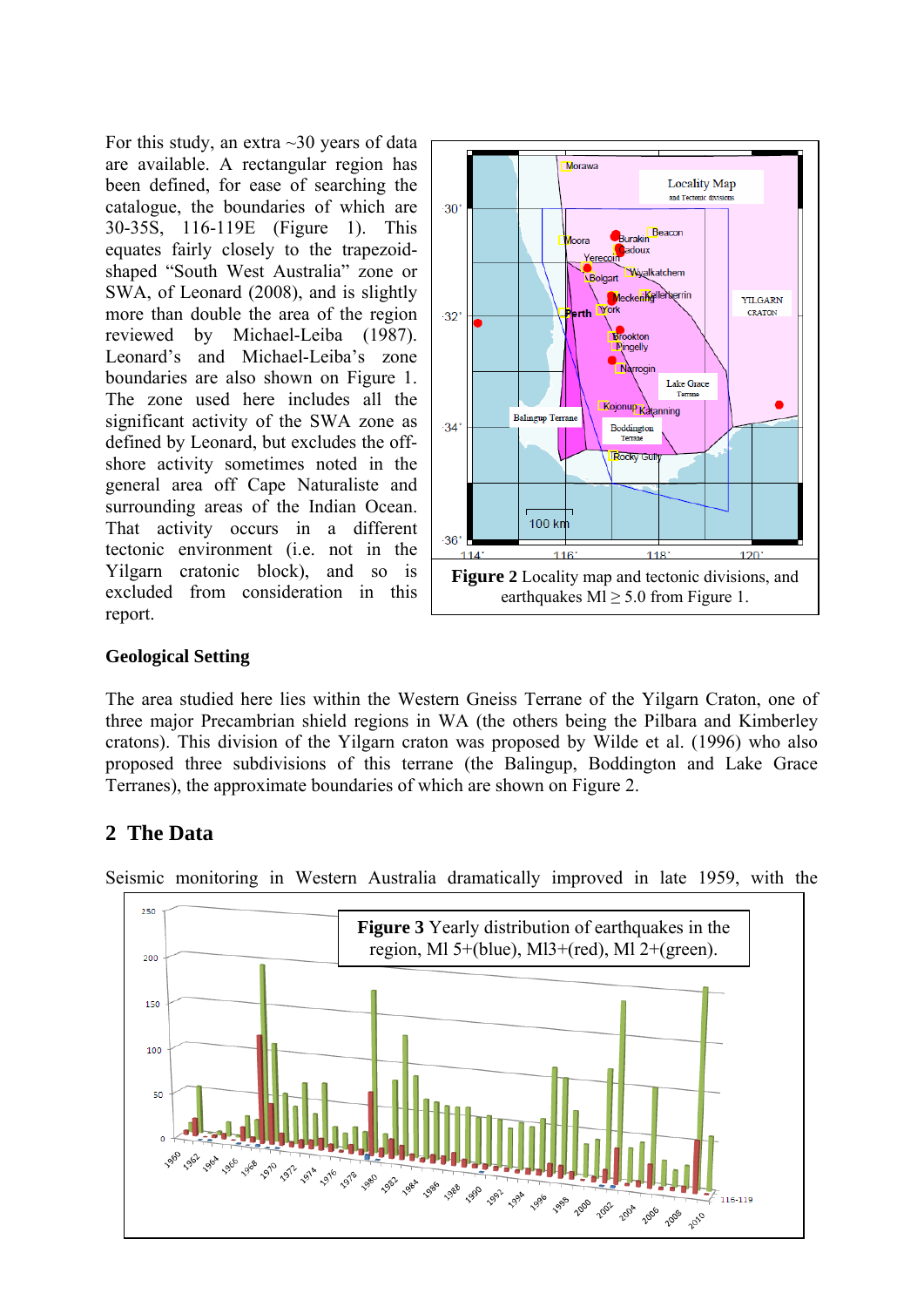establishment of the Mundaring Geophysical Observatory (MGO), and MUN seismic station. Because of this divide, this study has been divided into periods, before and after January 1960.

Earthquakes in the region of Ml  $\geq$ 3.0 since January 1960 have been plotted on Figure 1. In order to graphically represent the variations in seismicity with time, three values have been extracted from the GA on-line catalogue for each year – namely the yearly earthquake totals in the magnitude ranges  $2.0 - 2.9$ ,  $3.0 - 4.9$  and  $5.0$  and above (Figure 3.)

From Figure 3, periods of relatively high and low seismic activity were identified, and are listed in Table 1 (A and B). The regions of highest activity are also indicated in Table 1(A).

| <b>YEAR</b> | active region   | Size & date of max event | <b>References</b>              |
|-------------|-----------------|--------------------------|--------------------------------|
| 1961        | <b>Brookton</b> | 25 Jun 1961 MI 4.4       |                                |
| 1968-9      | Meckering       | 14 Oct 1968 MI 6.9       | Gordon & Lewis, 1980           |
| 1978        | Cadoux          | 02 Jun 1979 MI 6.2       | Lewis et al., 1981             |
| 1996-8      | Kellerberrin    | 31 Aug 1997 Ml 4.6       | Dent, 2011                     |
| $2001 - 3$  | Burakin         | 30 Mar 2002 MI 5.2       | Leonard, 2002                  |
| $2005 - 6$  | Kalannie        | 22 Sep 2005 Ml 4.1       | Dawson et al., 2008, Dent 2010 |
| 2009        | Beacon          | 30 Jan 2009 MI 4.1       | Dent, 2009                     |

**Table 1A** Periods of high activity identified from Figure 3

| <b>Table 1 B</b> Periods of low activity from Figure 3 |  |  |  |
|--------------------------------------------------------|--|--|--|
|                                                        |  |  |  |

| Period             | <b>Prior activity</b> | <b>Ending Activity</b> | # of          | <b>Comments</b>                         |  |
|--------------------|-----------------------|------------------------|---------------|-----------------------------------------|--|
|                    |                       |                        | <b>Months</b> |                                         |  |
| Sep $61$ -Dec $62$ | Ml 4.4, Aug 61        | 18 Jan 1963, MI 5.4    | 16            | Few seismographs, poor coverage         |  |
| Dec 64 - Dec 65    | $2$ ev $3+$ , Nov 64  | Jan 1966, 8 ev Ml 3+   | 13            | Few seismographs, poor coverage         |  |
| Jul 98 - Jan 00    | $5$ ev $3+$ , Jun 98  | Feb 2000, 2 ev Ml 3+   | 19            | One MI 3.2 event in Jan 1999            |  |
| Apr $03$ –Sep 04   | Ml 4.0, Mar 03        | Oct 2004, 3 ev Ml 3+   | 18            | Ml 3+ events in May 2003 and Sep 2004   |  |
| Apr 06 - May 07    | $2$ ev $3+$ , Mar 06  | June 2007, MI 3.8      | 14            | No ML $3+$ events                       |  |
| Jul 09 – Aug 11    | Ml 4.2, June 09       | Sep 2011, 2 ev Ml 3+   | 26            | Ml $3+$ events in Mar 2010 and Apr 2011 |  |

# **3 Examination of "low activity" periods.**

The periods of apparent low activity were then examined in more detail, i.e. on a monthly time-scale. The GA database was examined for the time period encompassing the apparent "low" periods, and number of events of  $Ml > 2.0$  in each month was determined (Figure 4).

For the purposes of this study, a quiet period is defined as one of at least 12 months duration and are bounded by months which contained at least two  $Ml \geq 3.0$  events, or consecutive months with  $Ml \geq 3.0$  events, or a month with an Ml  $\geq$  3.5 event.

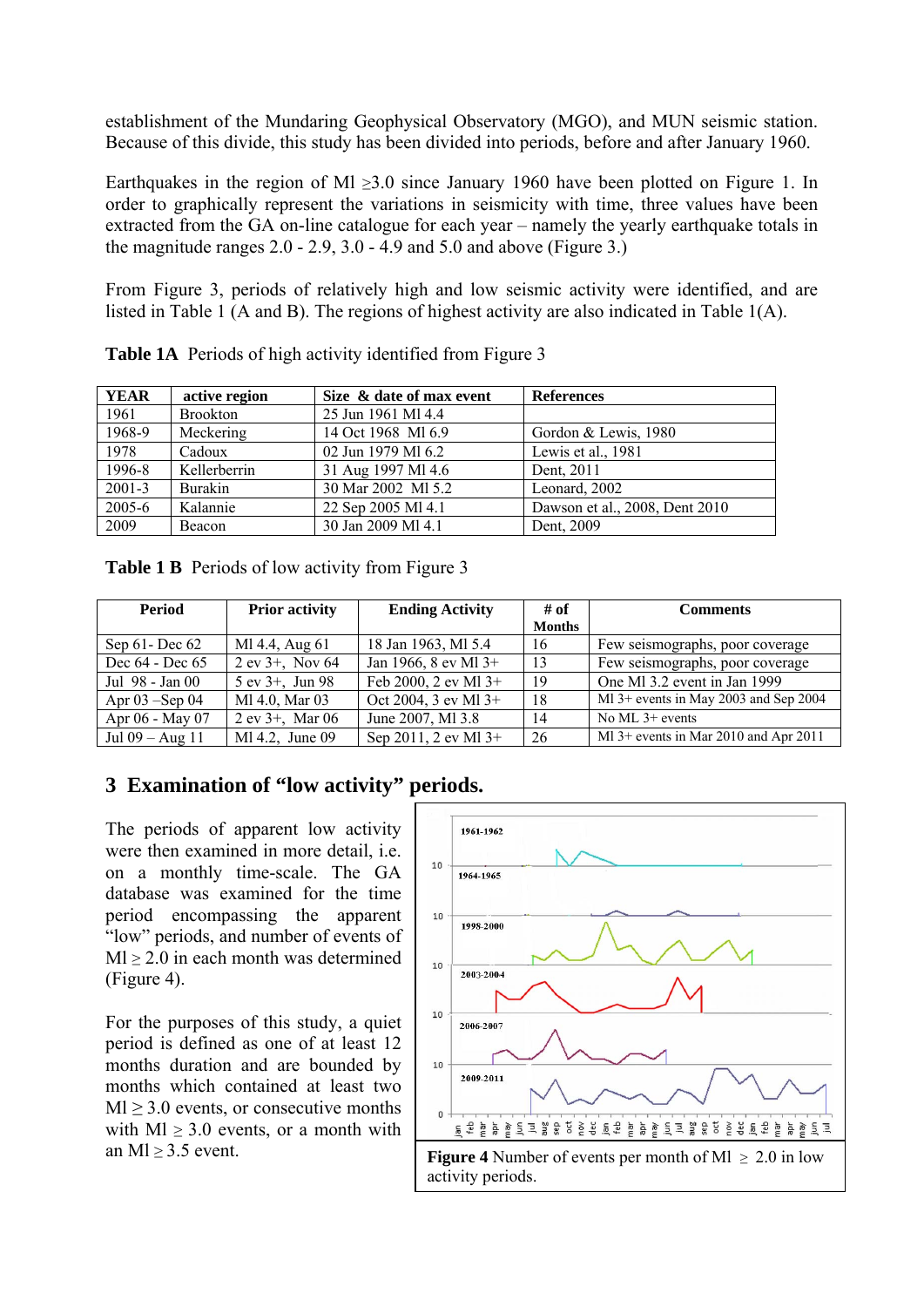## **Assumptions**

There are two important assumptions that have been made when using the GA catalogue to compare the seismicity of different times.

**1--** That the changing formulae used to compute magnitudes over the decades have produced consistent results.

Note that in the 1960s/70s, magnitudes were based on the MUN station alone, and may be less reliable than in later years when there were more stations providing magnitude data. Note also that the Richter local Magnitude scale (abbreviated to Ml), is the scale used in this report.

**2 --** That no events of Ml ≥ 3.0 in the study area since 1960 have gone un-detected. (It is to be expected that some Ml  $2.0 - 2.9$  events may have been missed, and particularly so in the 1970s and earlier – but these are not critical to the investigation).

**Item 1** is the subject of on-going investigation by Geoscience Australia, but it is assumed that variations in magnitude determination methods over the years will not affect the conclusions of this report.

**Item 2** is more significant. Strictly speaking, seismicity of different periods should only be compared by using catalogues that are known to be complete above the magnitude threshold values selected. Some attempts have been made to produce "Magnitude Completeness" or Mc maps for Australia – e.g. Sagar & Leonard (2007) and Dent (2009), and an expanded portion of Figure 5(c) from Dent (2009) is reproduced in Figure 5. This gives the computed Mc levels in SWA for 1980. It suggests that the southwest portion SWA is only complete for magnitudes of Ml  $\geq$  4.0. Also that the central portion is complete for  $Ml \geq 3.5$  and the northeast is complete for  $Ml \geq 3.0$ . This assumes that an earthquake needs to be recorded on Mundaring (MUN), Narrogin (NWAO) and Meekatharra (MEK) (the three closest stations in operation in 1980) in order to be located. Obviously however, the MGO would have been able to detect and roughly locate



smaller earthquakes, using two or fewer stations, had they occurred. This is not taken into account in the algorithm used to compute the map shown and much work still needs to be done to compute accurate Mc maps for Australia. For convenience it is assumed here that the catalogue is complete for  $M \ge 3.0$  events in SWA since 1960. For reference, seismic stations in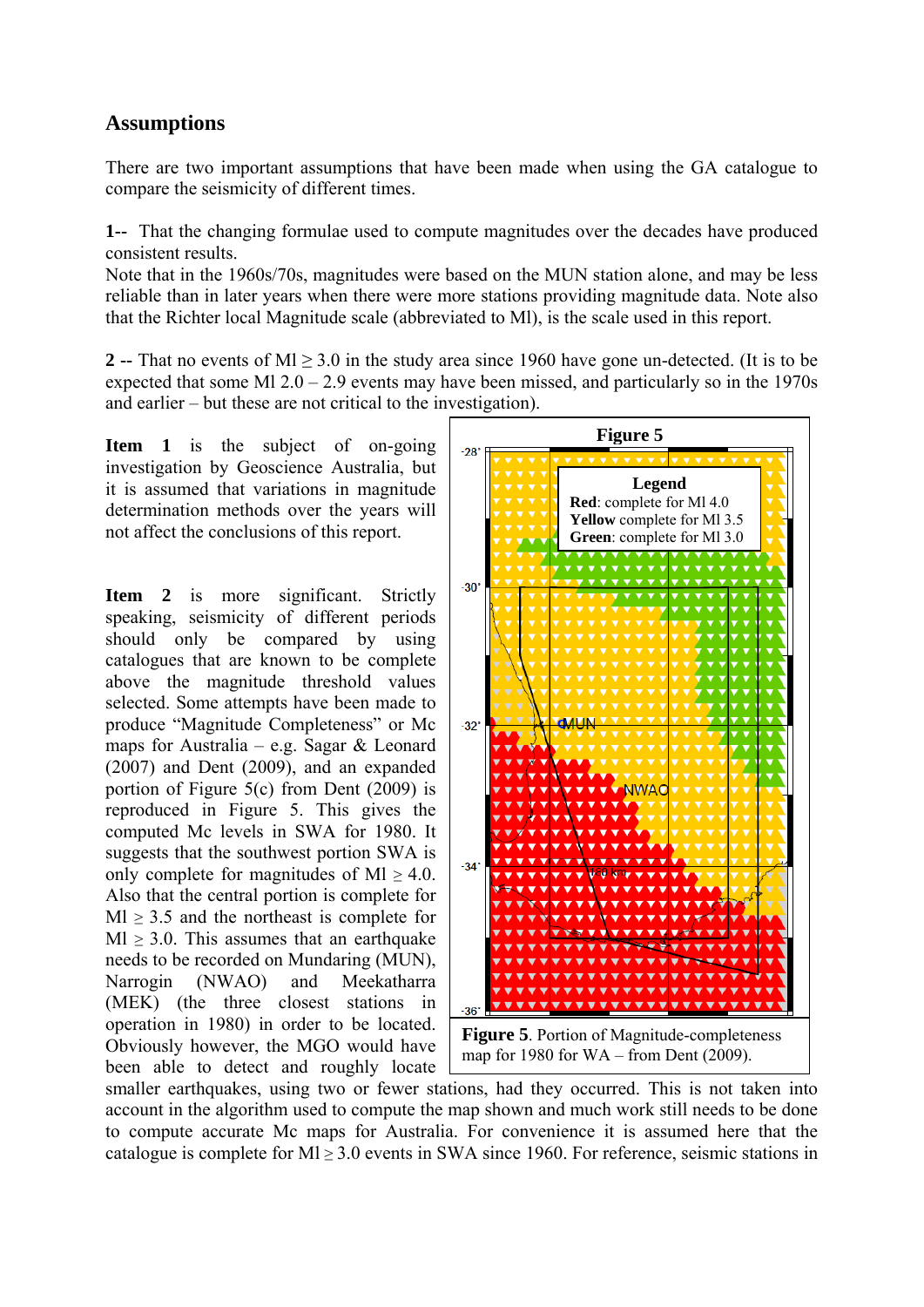the region, and their installation dates, are given in Table 2.

However, the criteria applied mean that we cannot compare current activity with pre-1960 activity, as the limited seismic coverage at the time (only PER was operating) means that some relatively large events within the SWA zone were probably missed.

| Table 2 Seismographs in SWA*            |              |                  |  |  |  |
|-----------------------------------------|--------------|------------------|--|--|--|
| Code                                    | <b>Name</b>  | Date installed   |  |  |  |
| <b>PER</b>                              | Perth        | 1906             |  |  |  |
| <b>WAT</b>                              | Watheroo     | Apr 1958-Jan 59  |  |  |  |
| <b>MUN</b>                              | Mundaring    | Aug 1959         |  |  |  |
| <b>NWA</b>                              | Narrogin     | Feb 1976         |  |  |  |
| <b>KLB</b>                              | Kellerberrin | Sep 1981         |  |  |  |
| BAL                                     | Ballidu      | Sep 1982         |  |  |  |
| <b>RKG</b>                              | Rocky Gully  | <b>July 1983</b> |  |  |  |
| * original codes shown – minor location |              |                  |  |  |  |
| changes have often occurred since then. |              |                  |  |  |  |
|                                         |              |                  |  |  |  |

# **4 A Discussion of the "low" periods, 1960 -2011**

**Low (1)** Sep 1961-Dec 1962**.** There are nine earthquakes in the GA catalogue for this period, the largest of which was Ml 2.9 (November 1961). Reference to the MGO annual report for 1962 shows that Benioff recorder was replaced with the "World Wide Standard Seismograph" system in May-June, which resulted in an apparent decrease in sensitivity. A substitute system was installed on  $25<sup>th</sup>$  Sep 1962. It is therefore probable that events, including potentially large ones, were not detected. Therefore, this "low" period should be treated with caution.

The period ended with the Ml 5.4 "Nourning Spring" event, near the town of Beverley, on 18<sup>th</sup> Jan, 1963. This event had many aftershocks which were apparently not detected by the Mundaring seismograph.

**Low (2)** Dec 1964 – Dec 1965. There are only two earthquakes of Ml 2.0 or above in the GA catalogue for this period (in February and July of 1965), which seems anomalously low. Mcgregor (1967) reported that 1965 was the least active year for the "Yandanooka Cape Riche zone" since recording began in August 1959. The report lists seven events for 1965, with a maximum magnitude of 2.2. Locations are not given – rather distances and bearings, as locations at the time were estimated using S-P times at the MUN station, together with the relative amplitudes of the signals on the horizontal components of the seismograph. This illustrates the relative imprecision of earthquake locations at the time.

The period ended with a swarm of events northwest of the town of Narrogin in January 1965. A magnitude 5.0 event on  $23<sup>rd</sup>$  Feb 1966 shown in the catalogue as part of this swarm is actually an error, as the original MGO location places the event off the west coast of WA.

**Low (3)** July 1998 – Jan 2000 The only Ml 3+ event in this 18 month quiet period was an Ml 3.2 event southwest of Kojonup on 22 Jan 1999. The event was the largest of a sequence of earthquakes at this location.

**Low(4)** Apr 2003 – Sep 2004. There are 54 events above Ml 1.9 during this period, the majoriy of which are low magnitude events representing the ending phase of the 2000-2003 Burakin swarm (Leonard, 2002).

**Low(5)** Apr 2006 – May 2007. This period appears to have lower average activity than the following 2009-11 period, and contains no Ml 3+ events, but is of shorter duration.

**Low(5)** July 2009 – August 2011**.** There were only two events of Ml 3.0 or above during this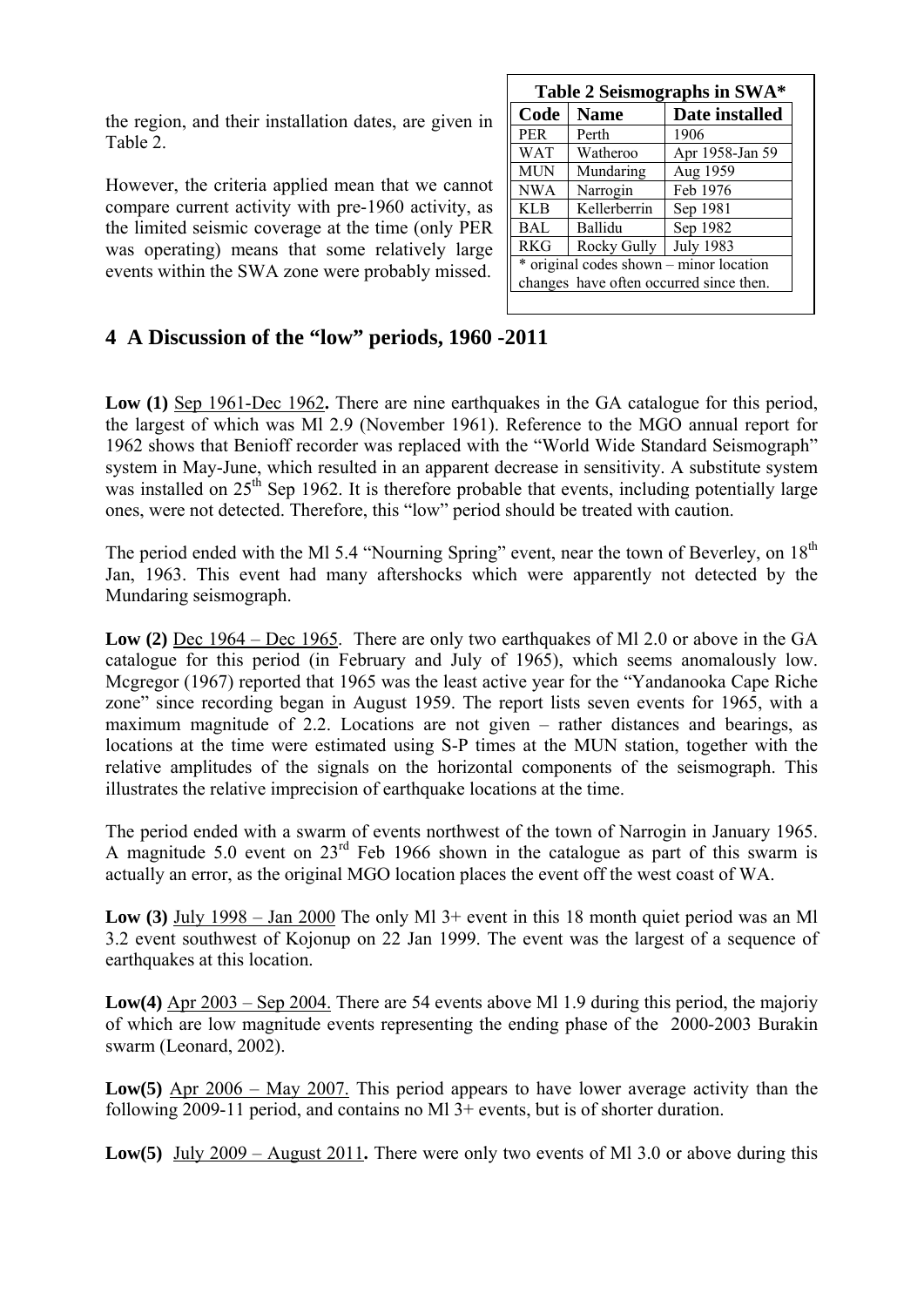period, both from near Burakin. The first of these was Ml 3.0 on 29 Mar 2010, and the second was Ml 3.4 on 26 Apr 2011. The period ended with two Ml 3+ events ( Ml 3.4 and 3.0) in September 2011.

### **Conclusions for the recent era (1960 – 2011)**

Figures 3 and 4 suggest that, since about 1998, the SWSZ seems to be experiencing more frequent periods of low seismicity, of which the latest (2009- 2011) is the longest. Two periods in the 1960s had no Ml 3+ events, and fewer located events overall, but this is inconclusive because MUN was the only seismograph in the region, and it was not particularly sensitive by modern standards. It is highly likely that many events up to Ml 3.0, and some possibly larger, passed undetected by the Mundaring seismograph. Also, there were significant periods when there was no monitoring because the only seismograph in the region was unserviceable.

## **5 The period before 1960**

The seismicity of the region prior to 1960 was discussed by Everingham (1968), and Everingham & Tilbury (1972). Everingham & Tilbury described the difficulties in evaluating the seismicity of the region as follows…

### *"Data for the period 1900-1922*

*All but a few years of the Perth Observatory seismograms for the years 1904-1922 when the Milne seismograph was in operation, could not be located. However, this type of recording,*  extremely crude by modern standards, would have been of little use for the study of the *relatively small magnitude earthquakes which occurred during that period. Also, the population was sparse, newspaper descriptions and filed reports from the public pertaining to tremors were sketchy and consequently it was not possible to improve the data tabulated by Everingham (1968a – Table 5)."* 

They produced a list of seismic events in the region (1923-1959), based on a review of seismograms from the Milne-Shaw seismograph at the Perth Observatory (PER). The list they constructed forms the basis of GA's online catalogue for the region in that period, and the events they identified are shown in Table 3. The first event they identified was on 18 Dec 1940, with an estimated magnitude of Ml 4.2. However, there was a general lack of activity in the region before 1949 and they state that "The Perth seismograms prove that earthquakes with magnitudes (Ml) of 4.5 or greater could not have occurred in the zone during the period 1923- 1939, and the observed effects suggest that none occurred during 1900-1922."

The period from 1949 to 1958 is dominated by activity in the Gabalong – Yerecoin area ( $\sim 150$ ) km north of Perth), where several events estimated to have magnitudes over 5.0 (the largest Ml 5.8), as well as many smaller events, occurred between 1955 and 1958. Another significant event in the period was near Bolgart ( $\sim 100$  km NE of Perth) in 1952 (MI 5.1)

On the basis of the above activity, they concluded that *"Tremors in the area" (i.e. SWSZ) "have been noted relatively frequently since 1878, but they have become more frequent since 1940".*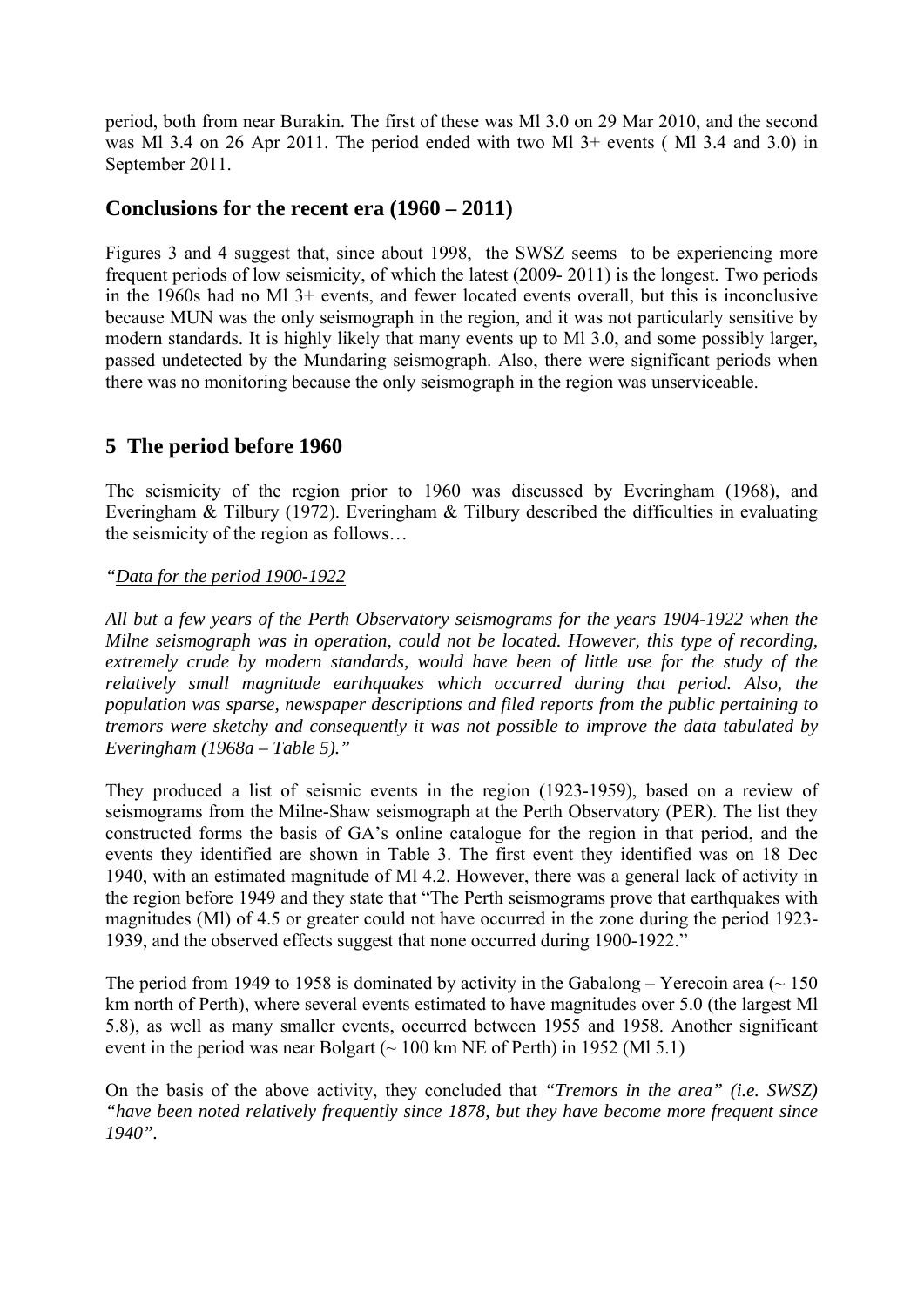The felt reports listed by Everingham (1968) for the period 1906 – 1955 are basically extracted from the records of the Perth Astronomical Observatory, and these have also been discussed in a history of the Perth Astronomical Observatory (Utting, 1993).

Using Everingham's 1968 list, Michael-Leiba (1987) also reviewed the seismicity of the region, and identified eight new "events" for the period 1911 – 1937 (one of the entries being a "swarm" event over a 3 month period in 1937). These have been included in Table 3. Michael-Leiba assigned magnitudes of "ML  $4.0 +$ " to each of these, on the basis that the felt reports indicate Modified Mercalli intensities of MM 4 or greater. As Michael-Leiba notes, there is an element of risk in applying this assumption. She concluded that there was an approximate fivefold increase in the mean yearly number of Ml 4.5+ main shocks during the period 1949 to 1983, compared to 1923-1948. Almost all of these events are in the northern half of the SWA zone, suggesting that a division of the zone into two sectors may be warranted.

| Table 3 Earthquakes in south-western Australia, 1900 - 1959                                                                                                                                                                                                                                                                           |                                                                                                                                                 |                                                                                                                                         |                                                                                                                                                                                                                                           |                                                                                                                                                                                                                            |                                                                           |
|---------------------------------------------------------------------------------------------------------------------------------------------------------------------------------------------------------------------------------------------------------------------------------------------------------------------------------------|-------------------------------------------------------------------------------------------------------------------------------------------------|-----------------------------------------------------------------------------------------------------------------------------------------|-------------------------------------------------------------------------------------------------------------------------------------------------------------------------------------------------------------------------------------------|----------------------------------------------------------------------------------------------------------------------------------------------------------------------------------------------------------------------------|---------------------------------------------------------------------------|
| <b>DATE</b>                                                                                                                                                                                                                                                                                                                           | TIME UTC MAG                                                                                                                                    |                                                                                                                                         | <b>AREA</b>                                                                                                                                                                                                                               | <b>SOURCE</b>                                                                                                                                                                                                              | <b>COMMENTS</b>                                                           |
| $10 - Apr - 07$<br>$19 - Aug - 11$<br>$30 - May - 13$<br>$30 - May - 13$<br>$02 - Jun - 16$<br>$01 - Dec-16$<br>$03 - Jun - 17$<br>$15 - \text{Mar} - 32$<br>$02 - Nov - 32$<br>$18 - Aug - 36$                                                                                                                                       | $~10800$ UT 5.0+?<br>unknown $4.0+?$<br>$~2010$ UT 5.0+?<br>$~2130$ UT 5.0+?<br>unknown<br>unknown<br>unknown<br>unknown<br>unknown<br>unknown  | $4.0+?$<br>$4.0+?$<br>$4.0+?$<br>$4.0 - 4.4?$<br>$4.0 - 4.4?$<br>$4.0 - 4.4?$                                                           | unknown<br>York<br>unknown<br>unknown<br>York<br>Meckering<br>York<br>Muresk<br>Northam<br>NE of Katanning                                                                                                                                | Everingham, 1968<br>M-Leiba 1987<br>Everingham, 1968<br>Everingham, 1968<br>M-Leiba 1987<br>M-Leiba 1987<br>M-Leiba 1987<br>M-Leiba 1987<br>M-Leiba 1987<br>M-Leiba 1987                                                   |                                                                           |
| Mar-May 1937<br>$18 - Dec - 40$<br>$19 - Apr - 46$<br>$17 - Sep-46$<br>$02 - May - 49$<br>$07 - May - 49$<br>$11-Mar-52$<br>$27 - Nov - 54$<br>29-Apr-55<br>$29 - Apr - 55$<br>$29 - Aug - 55$<br>$30 - Aug - 55$<br>$30 - Aug - 55$<br>$30 - Aug - 55$<br>$24$ -Feb-56<br>$05 - Appr-56$<br>$20 - \text{Mar} - 58$<br>$3 - Oct - 59$ | unknown<br>2145<br>2113<br>1512<br>1000<br>1709<br>0609<br>0836<br>0914<br>1949<br>0609<br>1352<br>1407<br>1656<br>0627<br>2313<br>0303<br>1207 | $4.0 - 4.4?$<br>4.2<br>5.7<br>4.5<br>5.1<br>4.1<br>5.1<br>unknown<br>4.7<br>4.4<br>5.3<br>5.8<br>4.7<br>4.6<br>4.5<br>4.5<br>4.8<br>5.0 | NE of Katanning<br>Beverley<br>West of Yallingup in GA cat<br>Pingelly<br>Yerecoin<br>Yerecoin<br>Bolgart<br>York<br>Yerecoin<br>Yerecoin<br>Gabalong<br>Gabalong<br>Gabalong<br>Gabalong<br>Yerecoin<br>Yerecoin<br>Beverley<br>offshore | M-Leiba 1987<br>IBE/Tilb<br>in GA cat<br>in GA cat<br>in GA cat<br>in GA cat<br>IBE/Tilb<br>in GA cat<br>in GA cat<br>in GA cat<br>in GA cat<br>in GA cat<br>in GA cat<br>in GA cat<br>in GA cat<br>in GA cat<br>in GA cat | swarm?<br>not in GA cat<br>dubious Magnitude<br>not in GA cat<br>offshore |

Everingham's 1968 table also lists three events felt in Perth, in 1907 (two events) and 1913, although the 1913 events are not noted as confirmed by readings on the PER seismograph. These are potentially Magnitude 5+ events within the Southwest Australia zone, which was very thinly populated at the time. These events have also been added to Table 3.

Reference to Figure 3 suggests only moderate seismic activity in the SWSZ for the  $\sim$  20 years following the Cadoux activity of 1979-1980. Relatively high activity returned in 2001 with the major earthquake swarm at Beacon, followed by swarms at Kalannie (2005) and Beacon (2009). All of this activity was in the northern sector of the SWA zone. However, as Figure 3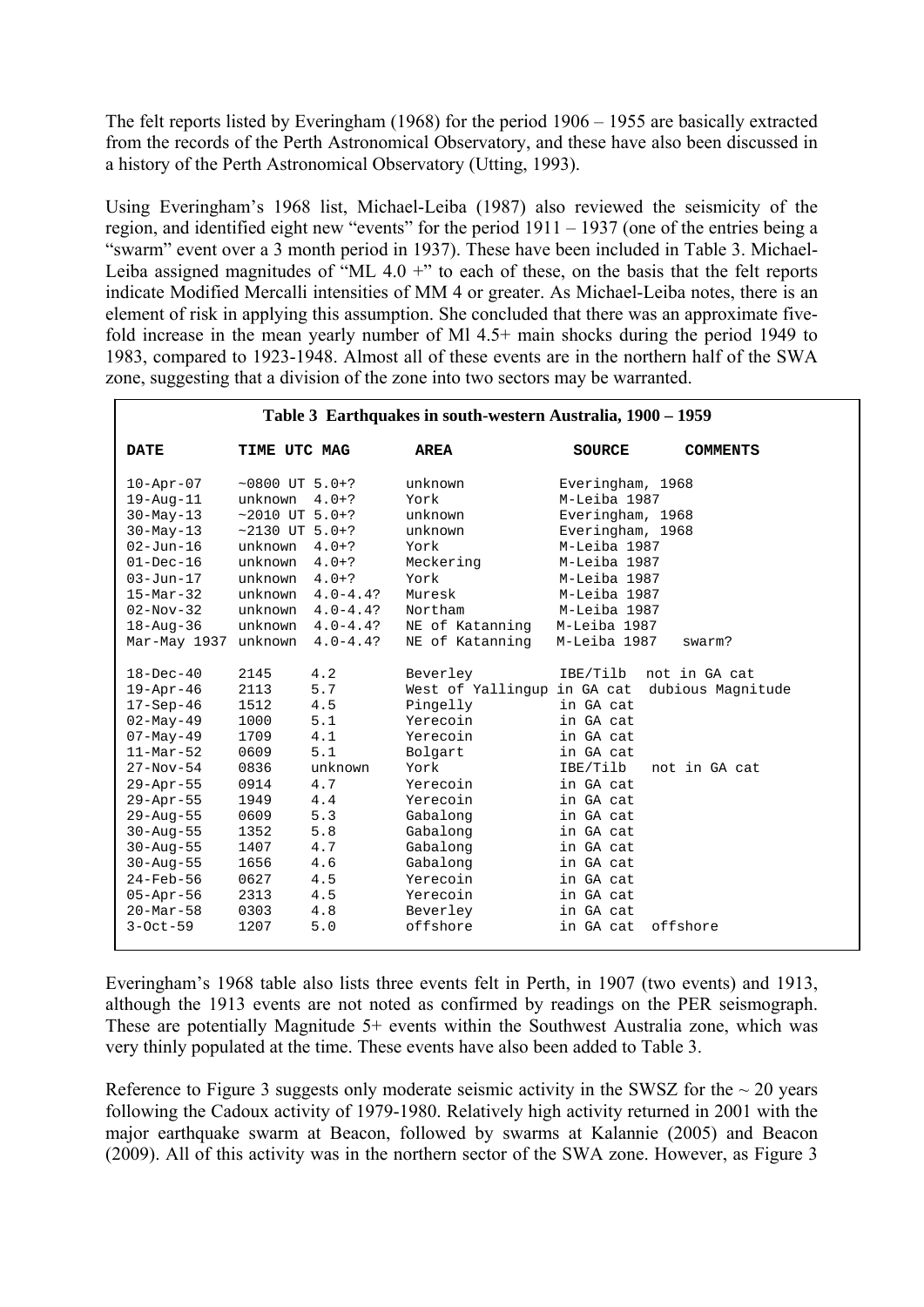indicates, activity following the Beacon swarm has been very low.

# **6 Conclusions**

Six periods of relative quiet since 1960, meeting specified criteria, have been identified, of which the most recent is the longest. The first two, in the early 1960s are questionable, partly because of instrumentation problems, and partly because of the lack of seismographs in the region then.

The period before 1960 is harder to assess because of very poor monitoring. There was undoubtedly a very active period in the mid to late 1950s, and earlier periods appear to have been relatively quiet, although seismic monitoring was poor. It is difficult to compare those periods accurately with more recent times, when vastly superior data are available.

There have been more frequent periods of relatively low seismicity since about 1998, and this may represent a return to more "normal" levels of seismicity, i.e. pre-1950s levels, for the southwest seismic zone. However it could also be interpreted that the pre-1950s levels were abnormally low.

# **7 Acknowledgements**

The author thanks Clive Collins, John Glover, Virginia Ward, Arie Verveer and Dale Hardy for comments and revisions to the manuscript.

## **8 References**

Dent, V. F., (2009). "Seismic network capability and magnitude completeness maps, 1960 – 2005 for Western Australia, South Australia and the Northern Territory", *Proc. Aust. Earthquake Eng. Soc. Conf., 2009* Newcastle.

Dent, V. F., (2010). "A NE lineation in epicentres northeast of Perth – fact or fiction? A review of epicentres in the region, 2005", *Proc. Aust. Earthquake Eng. Soc. Conf., 2010* Perth.

Dent, V. F., (2011). "The Yorkrakine, WA, seismic deployment, April – May 1996", *Proc. Aust. Earthquake Eng. Soc. Conf., 2011* Barossa Valley.

Doyle, H. A. (1971). "Australian Seismicity", *Nature* 234, 174–175.

Everingham, I., (1965). "The crustal structure of the southwest of Western Australia", *Bureau of Mineral Resources* Record 1965/97.

Everingham, I. (1968), "Seismicity of Western Australia", *Bureau of Mineral Resources* Report 132.